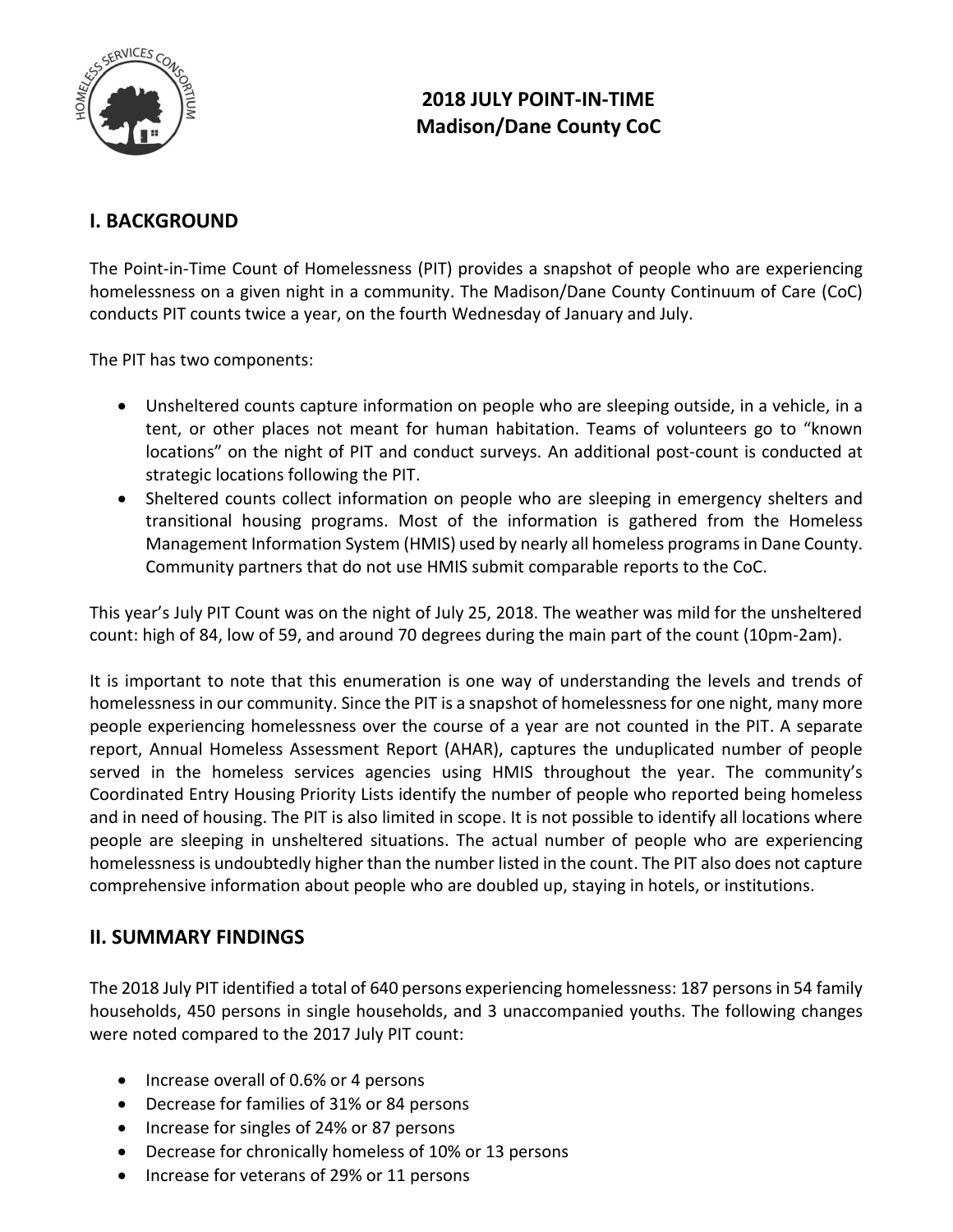## **III. JULY PIT: 2011-2018 Comparison**



### **A. By Household Types**



## **B. By Sleeping Situations**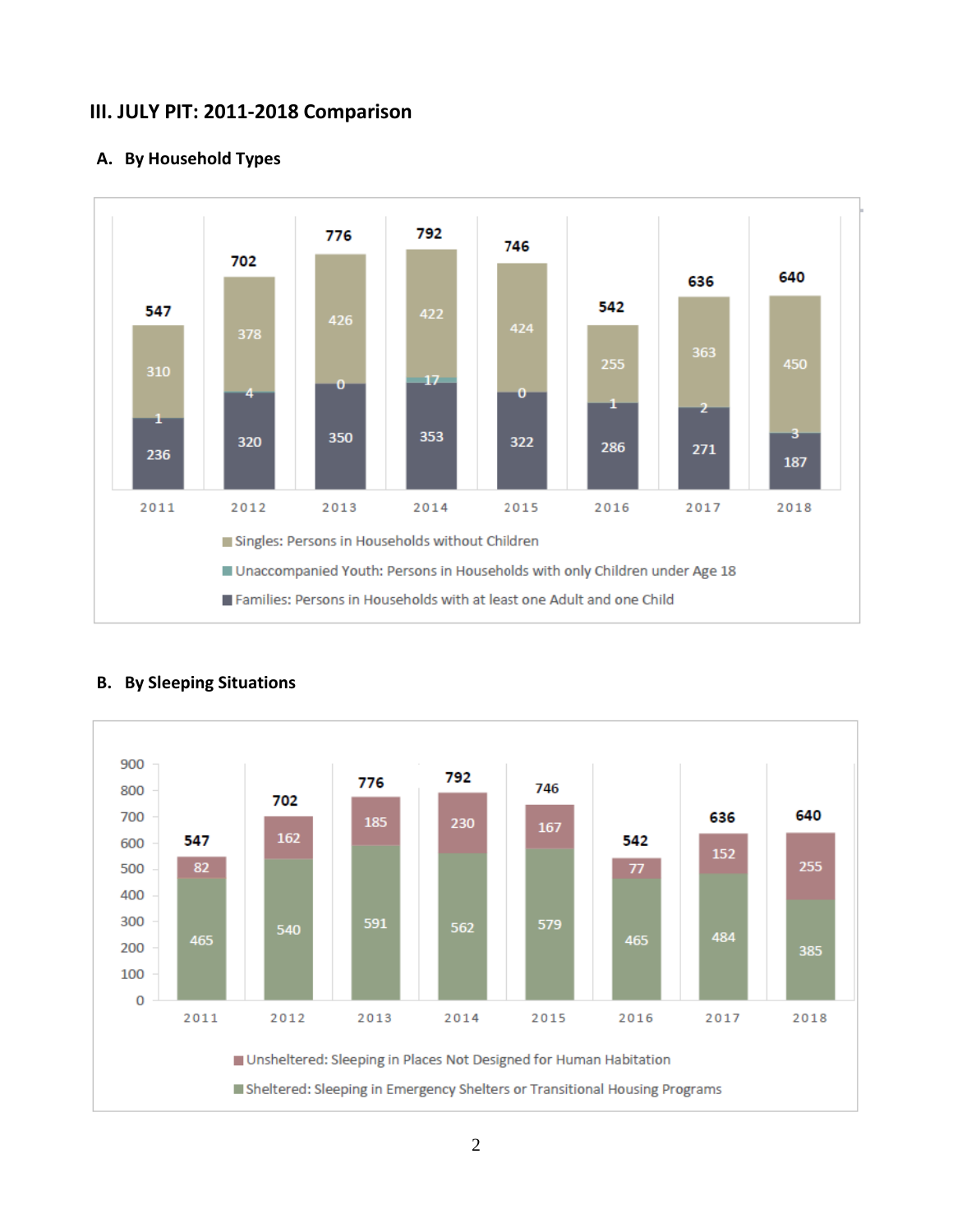# **C. Chronically Homeless**





## **D. Veterans**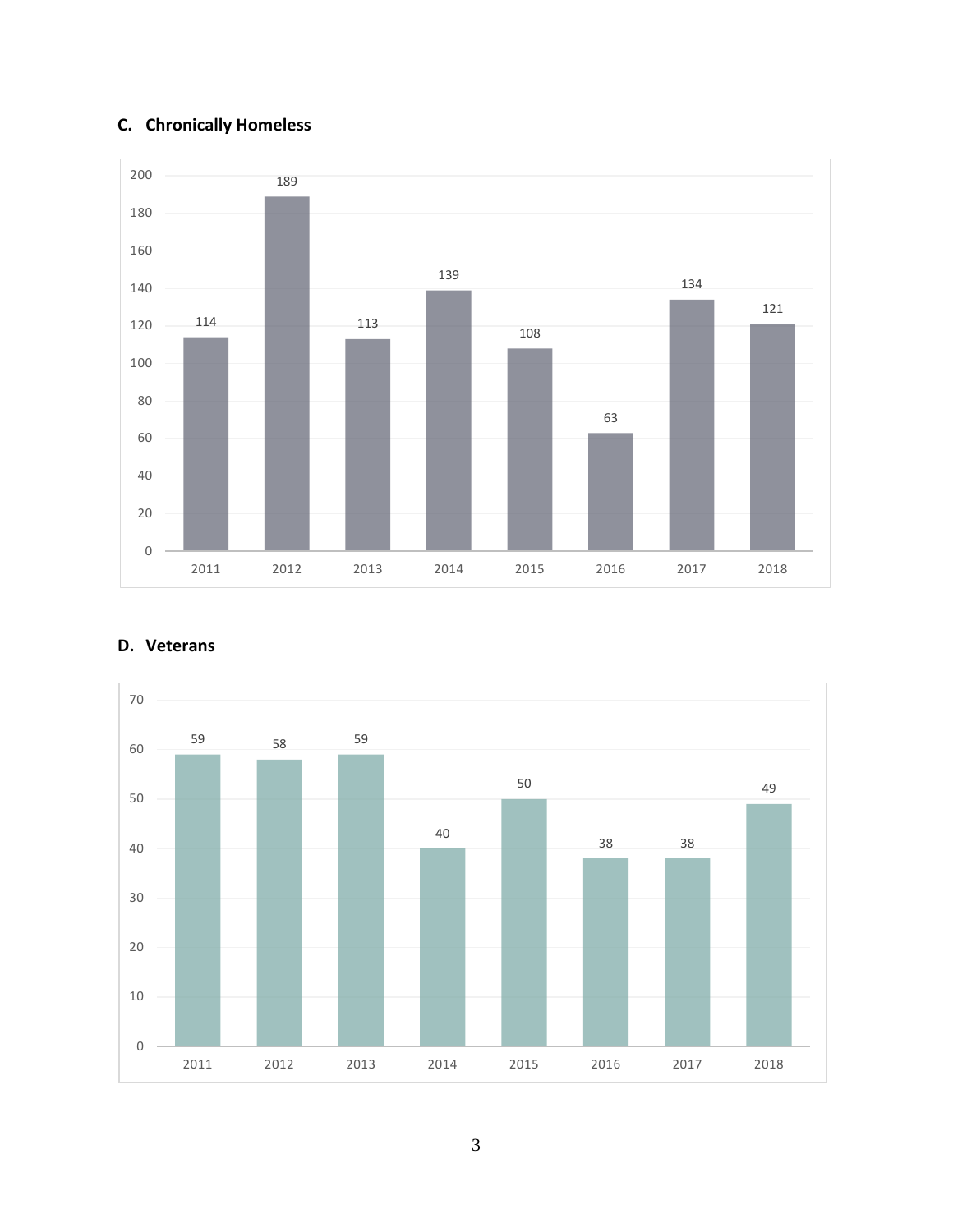## **IV. 2018 JULY PIT: AT A GLANCE**

## **A. By Household Type**

| <b>Household Types</b>                                                | <b>Number</b> | Percentage |
|-----------------------------------------------------------------------|---------------|------------|
| Families: Persons in Households with at least one Adult and one Child | 187           | 29.2%      |
| Singles: Households without Children                                  | 450           | 70.3%      |
| Unaccompanied Youth: Households with only Children                    |               | 0.5%       |
| Total                                                                 | 640           | 100%       |



### **B. By Sleeping Situation\***

| <b>Sleeping Situation</b>   | <b>Number</b> | Percentage |
|-----------------------------|---------------|------------|
| <b>Emergency Shelter</b>    | 272           | 42%        |
| <b>Unsheltered</b>          | 255           | 40%        |
| <b>Transitional Housing</b> | 113           | 18%        |
| Total                       | 640           | 100%       |



<sup>\*</sup> There were 123 individuals in the jail on the night of the PIT count who may have been homeless but did not get counted: 19 reported no permanent address; 15 gave the Job Center address; 10 gave shelter or other homeless services locations; and 79 reported no address at all. HUD does not include persons in institutions in the PIT count.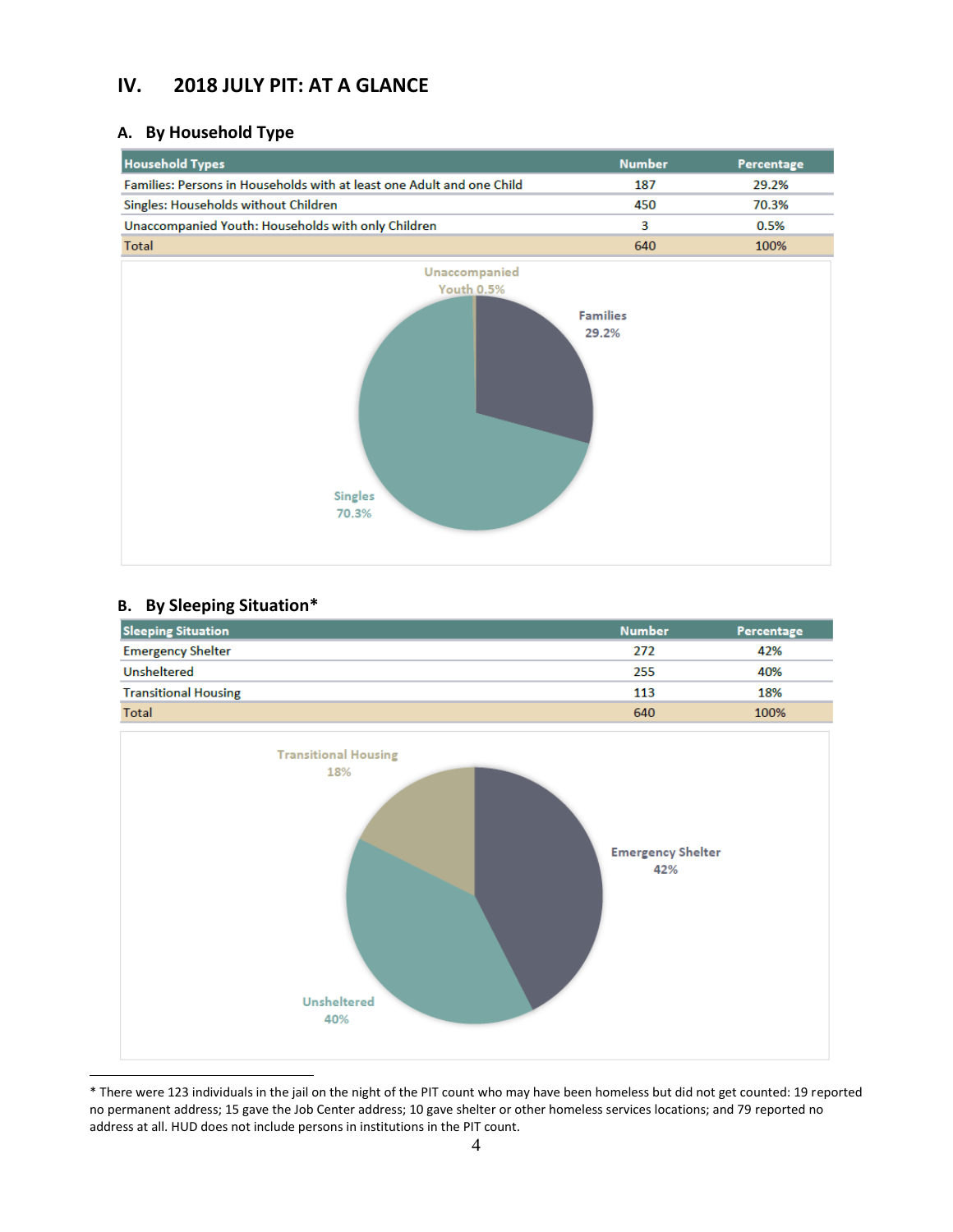## **C. By Race†**

| Race                                      | <b>Number</b> | Percentage |
|-------------------------------------------|---------------|------------|
| White                                     | 298           | 51%        |
| <b>Black or African-American</b>          | 240           | 41%        |
| Asian                                     |               | 1%         |
| American Indian or Alaska Native          | 10            | 2%         |
| Native Hawaiian or Other Pacific Islander | 6             | 1%         |
| <b>Multiple Races</b>                     | 26            | 4%         |
| Total                                     | 585           | 100%       |



## **D. By Age**‡

| Age                 | <b>Number</b> | Percentage |
|---------------------|---------------|------------|
| <b>Under Age 18</b> | 107           | 17%        |
| Age 18-24           | 70            | 11%        |
| Over Age 24         | 449           | 72%        |
| <b>Total</b>        | 626           | 100%       |



<sup>†</sup> Race data of 55 persons or 9% of the total population was unknown. This chart does not include the missing information. ‡ Age data of 14 persons or 2% of the total population was unknown. This chart does not include the missing information. Among

unsheltered adults with age information, 32 were ages 18-24; 154 were 25-54; and 46 were over 55.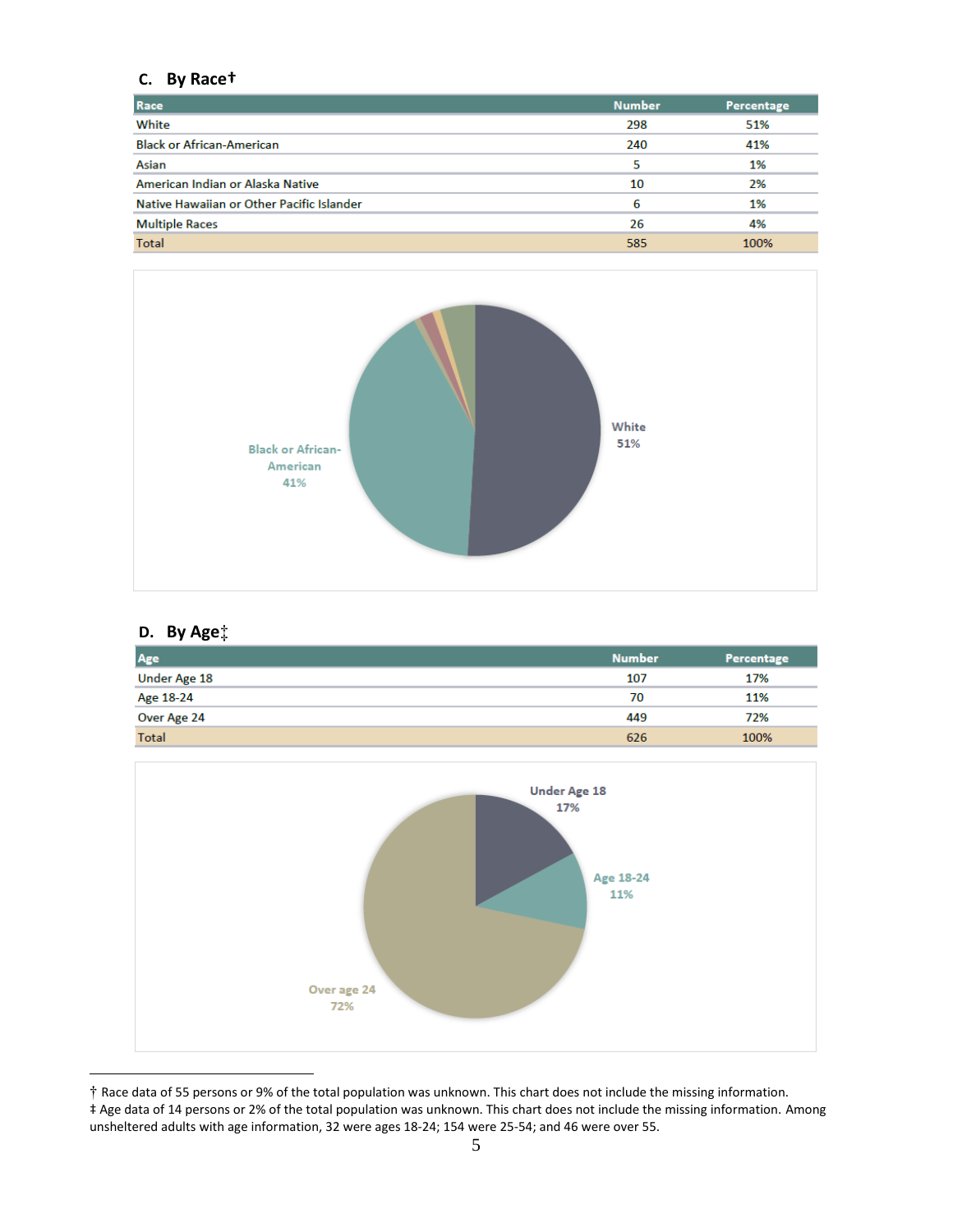# **2018 JULY PIT**

# **Families: Households with at least one Adult and one Child**

|                                               | <b>Sheltered</b> |              | <b>Unsheltered</b> | <b>Total</b> |
|-----------------------------------------------|------------------|--------------|--------------------|--------------|
|                                               | Emergency        | Transitional |                    |              |
| Total Number of Households                    | 36               | 14           | 4                  | 54           |
| Total Number of Persons (Adults and Children) | 130              | 46           | 11                 | 187          |
| Number of Children (Under Age 18)             | 70               | 30           | 4                  | 104          |
| Number of Young Adults (Age 18-24)            | 6                | 6            | 5                  | 17           |
| Number of Adults (Over Age 24)                | 54               | 10           | 2                  | 66           |
| Number of Persons with Missing DOB            | 0                | 0            | 0                  | 0            |

| Gender (adults and children)                                |    |    |    |
|-------------------------------------------------------------|----|----|----|
| Female                                                      | 64 | 28 | 98 |
| Male                                                        | 66 | 18 | 89 |
| Transgender                                                 |    |    |    |
| Gender Non-Conforming (i.e. not exclusively male or female) |    |    |    |
| Client Doesn't Know / Client Refused                        |    |    |    |
| Missing / Non-HUD                                           |    |    |    |

### **Ethnicity (adults and children)**

| Non-Hispanic/Non-Latino              | 112 | 33 | 11 | 156 |
|--------------------------------------|-----|----|----|-----|
| Hispanic/Latino                      | 18  |    |    | 26  |
| Client Doesn't Know / Client Refused |     |    |    |     |
| Missing / Non-HUD                    |     |    |    |     |

### **Race (adults and children)**

Black or African-American American Indian or Alaska Native Native Hawaiian or Other Pacific Islander Multiple Races Client Doesn't Know / Client Refused | 2 | 0 | 0 | 2 Missing / Non-HUD **0** 5 0 5 5 0 5

| Race (adults and children)                |    |    |   |    |
|-------------------------------------------|----|----|---|----|
| White                                     | 47 | 8  |   | 58 |
| <b>Black or African-American</b>          | 64 | 23 | 8 | 95 |
| Asian                                     | ∩  |    |   |    |
| American Indian or Alaska Native          | າ  |    |   |    |
| Native Hawaiian or Other Pacific Islander |    |    |   |    |
| <b>Multiple Races</b>                     | 14 |    |   | 22 |

| <b>Chronically Homeless</b> |  |
|-----------------------------|--|
|-----------------------------|--|

| Total Number of Households |  |  |
|----------------------------|--|--|
| Total Number of Persons    |  |  |

| 3 |  |
|---|--|
| 8 |  |

|  | 10 |
|--|----|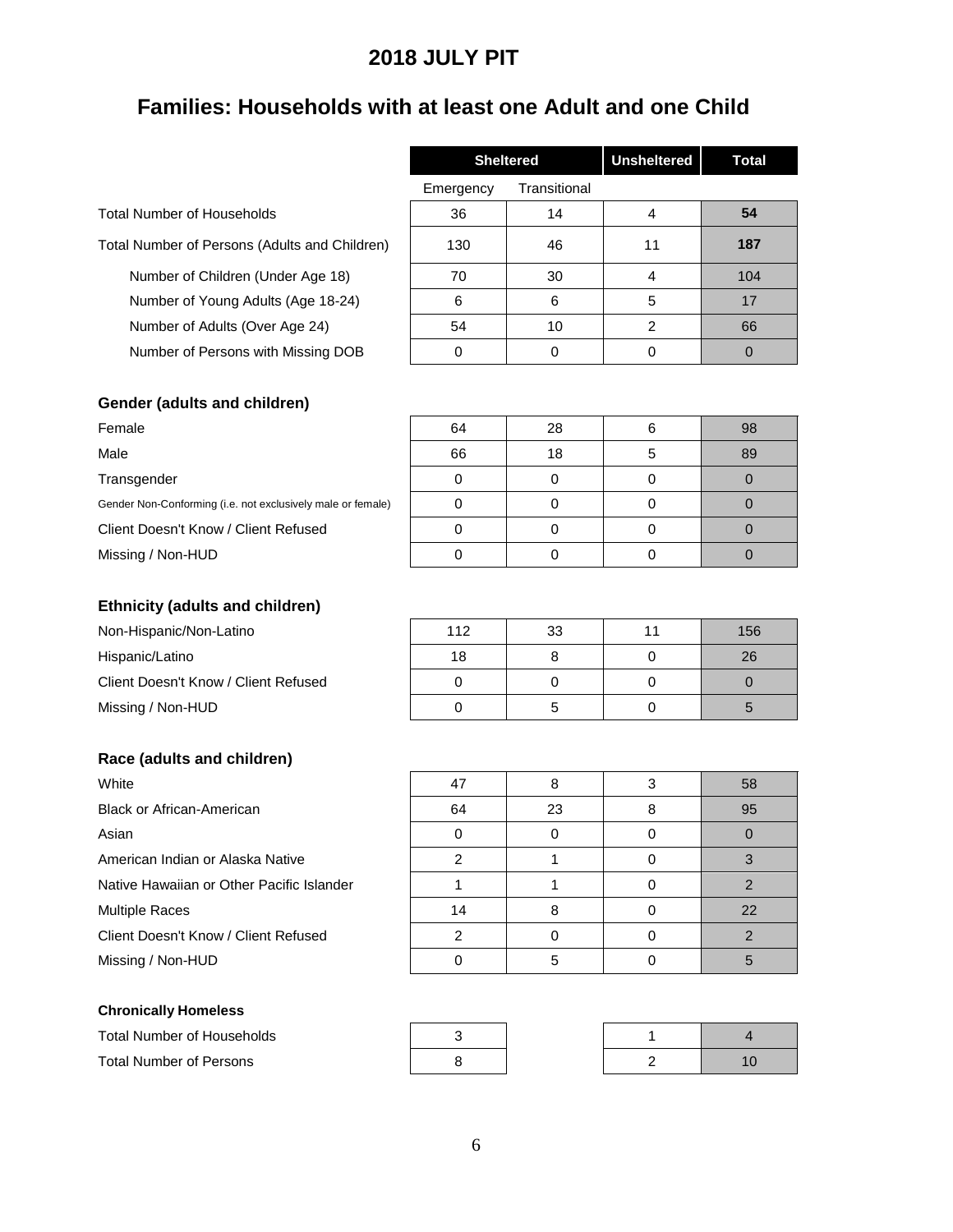# **2018 JULY PIT**

# **Singles or Couples: Households without Children**

|                                    | <b>Sheltered</b> |              | <b>Unsheltered</b> | <b>Total</b> |
|------------------------------------|------------------|--------------|--------------------|--------------|
|                                    | Emergency        | Transitional |                    |              |
| <b>Total Number of Households</b>  | 137              | 67           | 232                | 436          |
| Total Number of Persons (Adults)   | 139              | 67           | 244                | 450          |
| Number of Young Adults (Age 18-24) | 9                | 12           | 32                 | 53           |
| Number of Adults (Over Age 24)     | 130              | 55           | 198                | 383          |
| Number of Persons with Missing DOB | 0                | 0            | 14                 | 14           |
|                                    |                  |              |                    |              |

#### **Gender**

#### **Ethnicity**

Non-Hispanic/Non-Latino Hispanic/Latino Client Doesn't Know / Client Refused Missing / Non-HUD

### **Race**

## **Chronically Homeless**

| Gender                                                      |    |    |     |     |
|-------------------------------------------------------------|----|----|-----|-----|
| Female                                                      | 46 | 24 | 55  | 125 |
| Male                                                        | 92 | 43 | 172 | 307 |
| Transgender                                                 | 0  |    |     |     |
| Gender Non-Conforming (i.e. not exclusively male or female) |    |    |     |     |
| Client Doesn't Know / Client Refused                        | 0  |    |     |     |
| Missing / Non-HUD                                           |    |    | 16  |     |

| 135 | 42 | 192 | 369 |
|-----|----|-----|-----|
| ว   |    | 12  | 16  |
|     |    |     |     |
|     | 24 | 40  | 64  |

| White                                     | 69 | 20 | 150 | 239 |
|-------------------------------------------|----|----|-----|-----|
| Black or African-American                 | 63 | 19 | 61  | 143 |
| Asian                                     |    |    |     | 5   |
| American Indian or Alaska Native          | 2  | 0  | 5   |     |
| Native Hawaiian or Other Pacific Islander | 0  | 0  |     |     |
| <b>Multiple Races</b>                     | 2  | っ  |     |     |
| Client Doesn't Know / Client Refused      |    |    |     |     |
| Missing / Non-HUD                         |    | 24 | 21  | 46  |

| <b>Total Number of Persons</b> | ົ | n, |  |
|--------------------------------|---|----|--|